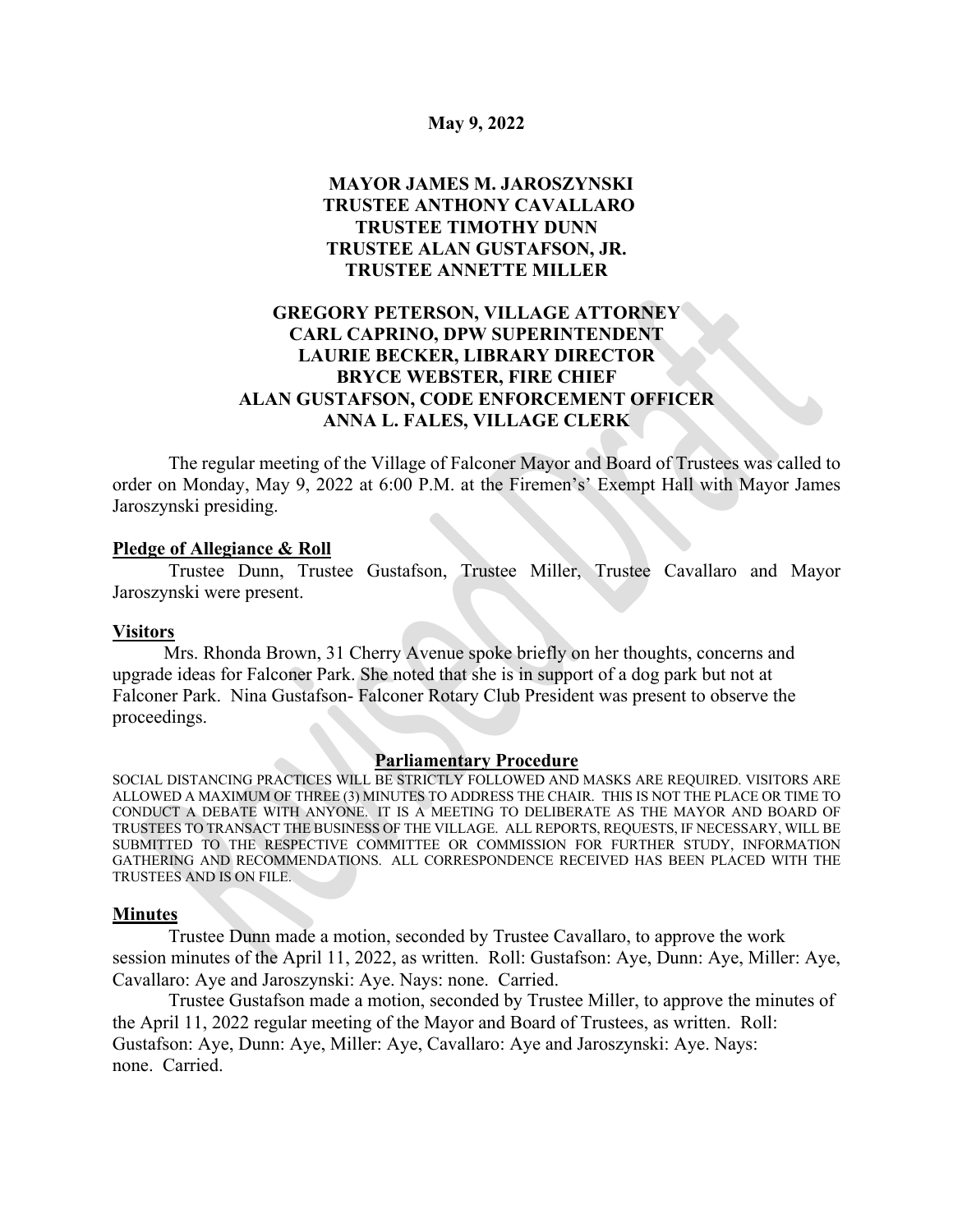#### **Fire Chief**

The chief's April report was reviewed and noted that the department responded to 48-EMS, 2-outside rubbish fires, 0-medical assist, 1-combustible spills/leaks, 0-structure fire, 1-electrical wiring problem, 0-water problem, 2-public service assistance, 1-standby, 7-dispatched/cancelled, 0-malicious,mischievous false alarm, 1-system or detector malfunction and 4-unintentional system/de-operation- 67 total calls in April (281 calls-YTD).

Mutual Aid Breakdown- April

Given: Jamestown-4, Frewsburg-9, Kennedy-1, Kiantone-0, Fluvanna-0, Alstar-0, 0-assist to A-71 (driver), Gerry-1. Total-15.

Received: Medic 74-10, Kennedy-2, Frewsburg-0, Fluvanna-0, Gerry-0, Coroner-0, Kiantone-2 Alstar-1, Wet team-0 and Jamestown-0. Total-15.

Chief Webster and Mayor Jaroszynski commended the hard work of all the volunteers who worked to extinguish the muti-unit fire in Frewsburg this morning.

Chief Webster reported that he is working with Rand Machine on a possible donation. Rand Community Philanthropic Foundation will be hosting a 1<sup>st</sup> Annual PO-FI-VE golf tournament on June 18<sup>th</sup> at Chautauqua Golf Club. Proceeds will be used to support local police, fire and veterans' organizations. Chief Webster had been invited to do a presentation for the foundation committee regarding a proposed purchase by the department if granted a donation.

The Chautauqua Region Community Foundation awarded the department with \$2400 to purchase battery operated tools. Old tools will be inventoried and put out to auction at a later date. Engine 402 is getting a much-needed facelift, replacing rear doors and some gauges. Funds from both FY 21/22 and FY 22/23 will be used to fund this project. The department is hosting the annual Kiwanis Club Bike Rodeo on May 21st.

Mayor Jaroszynski commended all who worked on the annual inspection dinner. State Senator George Borrello honored Don Armstrong and Dan Lathrop with 50-year membership recognition awards.

Chief Webster requested approval by the board to repair the black top by the drain and seal the front apron and side parking lot at the fire hall. Suit-Kote Corporation has identified the need to seal the front of the hall with 2 layers and the side with just 1 layer of coating. The cost using the county bid is \$13,500 which does not include re-striping of the lot. Fire Advisory Chairman Vanstrom has been contacted and agreed the work needs to be done. Chief Webster noted that the re-stripping will be paid out of the fire department budget. Trustee Dunn made a motion, seconded by Trustee Cavallaro to approve sealing and repair the fire department parking lot as described by Chief Webster, at a cost of \$13,500 to be paid from the fire department maintenance account. Roll: Gustafson: Aye, Dunn: Aye, Miller: Aye, Cavallaro: Aye and Jaroszynski: Aye. Nays: none. Carried.

#### **Code Enforcement**

Code Officer Gustafson noted that the county's foreclosure list has been posted. The deadline for municipal action is June 16<sup>th</sup>.

The April code enforcement report was reviewed.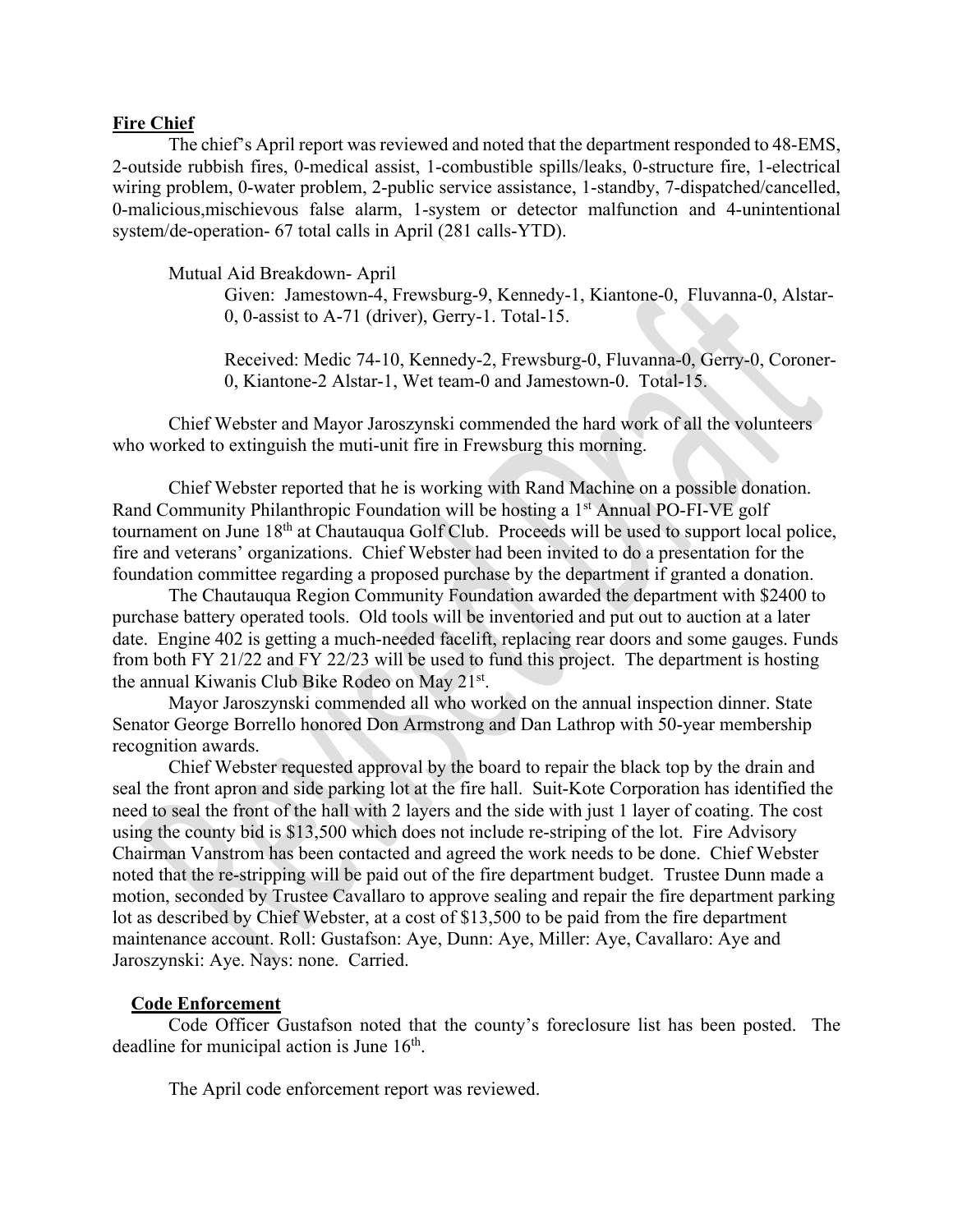|                                       | <b>THIS MONTH</b> | <b>YEAR TO DATE</b> |
|---------------------------------------|-------------------|---------------------|
| <b>Building Permits Issued</b>        |                   |                     |
| <b>Building Permit Fees Collected</b> | \$215             | \$240               |
| <b>Building Inspections Performed</b> |                   |                     |
| Certificates of Occupancy             |                   |                     |
| Certificates of Compliance            |                   |                     |
| Phone calls/Personal                  |                   |                     |
| Contacts/Emails                       |                   |                     |
| <b>Complaints Received/Actions</b>    |                   |                     |
| Taken                                 |                   |                     |

- 344 W. Main-performed building and fire inspection
- 235 W. Main St.-address garbage issue outside
- 2-4 E. Main St.-Accompanied County Health Department on inspection. Mr. Andalora will provide owner with list of items to be corrected.
- CEO Andalora has scheduled remaining 2 CEO courses. Should be fully certified in August 2022.

## **Department of Public Works**

The DPW report was reviewed for the period April 11, 2022 to May 5, 2022. Superintendent Caprino informed the board that the traffic light unit in front of the high school and at Elmwood and Work Streets have been repaired. Clerk Fales was asked by the mayor to send a follow-up letter to county Executive Wendell regarding the county taking over responsibility for the Elmwood Avenue traffic light.

The board agreed to open Falconer Park gate and restrooms, May  $23^{rd}$ -May  $27^{th}$  during the daytime hours. Everything should be locked at 4;30 pm.

## **2022 Village Landscaping Quotes:**

| Klice Lawn and Landscape                | Self-owned/operated | \$5,100.00 |
|-----------------------------------------|---------------------|------------|
| <b>Brotherhood Property Maintenance</b> | No                  | \$5,304.30 |
| Bloomquist Landscaping, Inc.            | Nο                  | \$5,250.00 |

Trustee Cavallaro made a motion, seconded by Trustee Miller, to hire Klice Lawn and Landscape and approve quote of \$5100 for 2022 Village Landscaping. Roll: Gustafson: Aye, Dunn: Aye, Miller: Aye, Cavallaro: Aye and Jaroszynski: Aye. Nays: none. Carried.

Superintendent Caprino is seeking quotes for the reconstruction of the library entrance to include prevailing wage.

Prior to the board vote to approve the DPW Roof Replacement bids which were opened on April 21, 2022, Trustee Gustafson stated that he had contacted NYCOM and spoke to David Bessember, Legal and Research Analyst for NYCOM. Mr. Bessember stated that it is now NYCOM's opinion that prevailing wage should be paid on ARPA funded projects, even if this is a federally funded program and prevailing wage is not required in the US Treasury's Final Rule.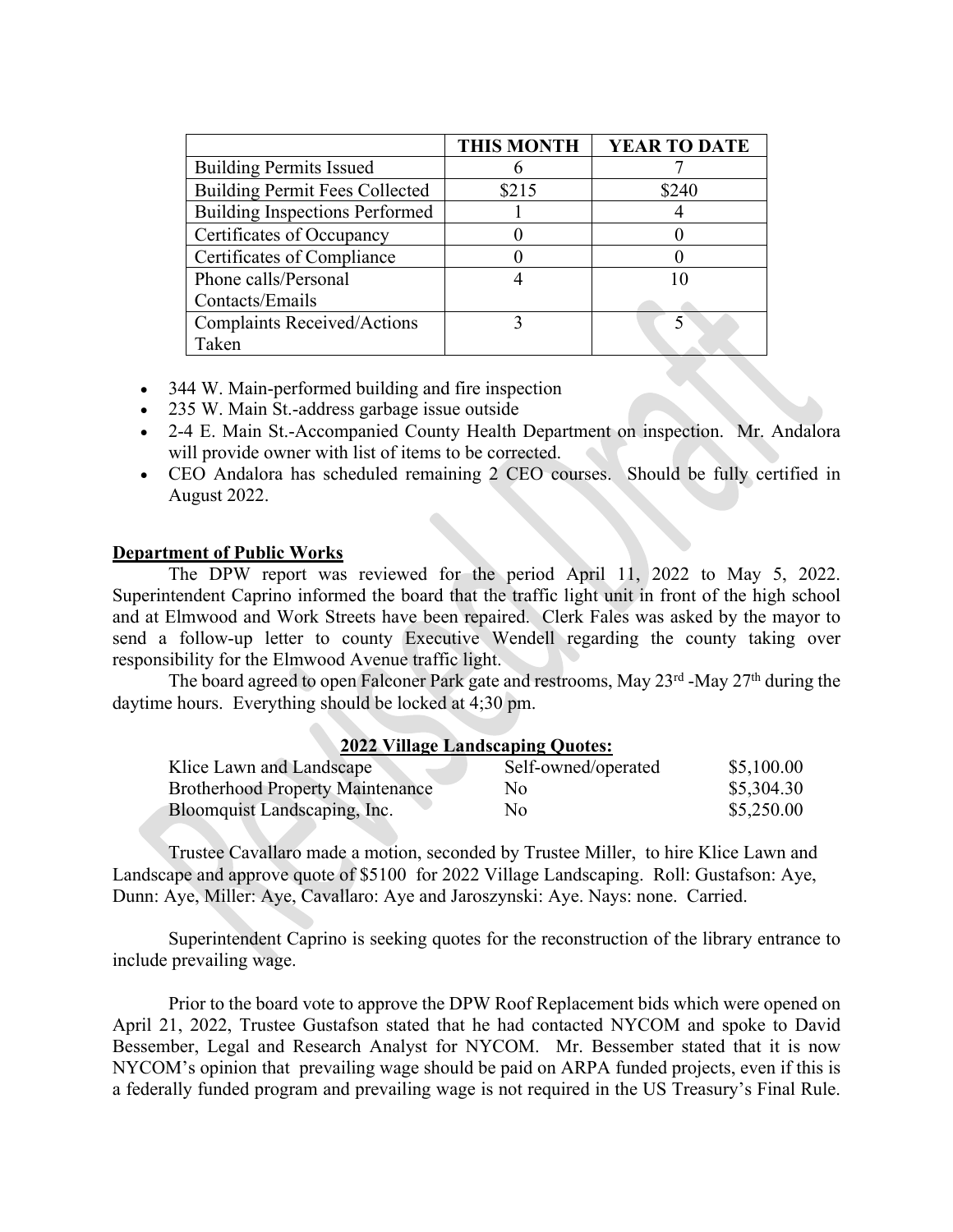Out of abundance of caution, the board instructed Clerk Fales to rebid the project with the prevailing wage requirement.

Attorney Peterson updated the board regarding the legality of a \$8900 price increase presented by Henderson for the dump box bid awarded via the Sourcewell contract in April of 2021 for the new International truck. Mr. Peterson stated that he had spoken to Dale Neighbor, VP of national customer relations at Navistar. Mr. Neighbor stated that it is not the intention of Navistar to change the bid price and that he would work with Henderson to resolve the issue. It may be necessary for another dump box manufacturer to fill the order. Mr. Peterson will follow up as the situation progresses.

Trustee Gustafson noted that the woodchips in the Falconer Park playground need to patched.

## **Library**

The April 11-May 9, 2022 library report was reviewed. This month the library received \$82.00 (copies/fax), \$5.00(fines), \$53.00 (Book Sales), \$550.00 (gifts & donations), and \$934.67 (other).

Beginning May 14<sup>th</sup>, young patrons can enjoy a new "Story Play Saturday" program. Stations and books will be provided that are based on a monthly theme. There will be dramatic play, Lego activities, arts and crafts, science experiments and more.

The library received a grant made possible by the Falconer Region Community Fund at the Chautauqua Region Community Foundation. The grant will cover licensing for two movie events for the village o be held at the Falconer Central School football field. The first movie will be on Friday, July 22, 2022 with a Christmas themed movie to go with the village Christmas in July celebration.

The FPL Board will meet on Thursday, May 26, 2022 at 8:00 am in the library.

## **Legal**

Mr. Peterson invited village staff and officials to join him for a night of Tarp Skunks baseball on July 13th starting at 5:00 pm. Clerk Fales will put together and invitation with details.

## **Committees:**

## **Public Safety:**

The most recent Shelter Report for NYS Agriculture Department, dated 4/28/22, was reviewed and entered into record. The shelter was asked to review charges for reoccurring at-large dog redemptions.

## **Parks:**

Trustee Miller reviewed some of the results from the Falconer Park survey: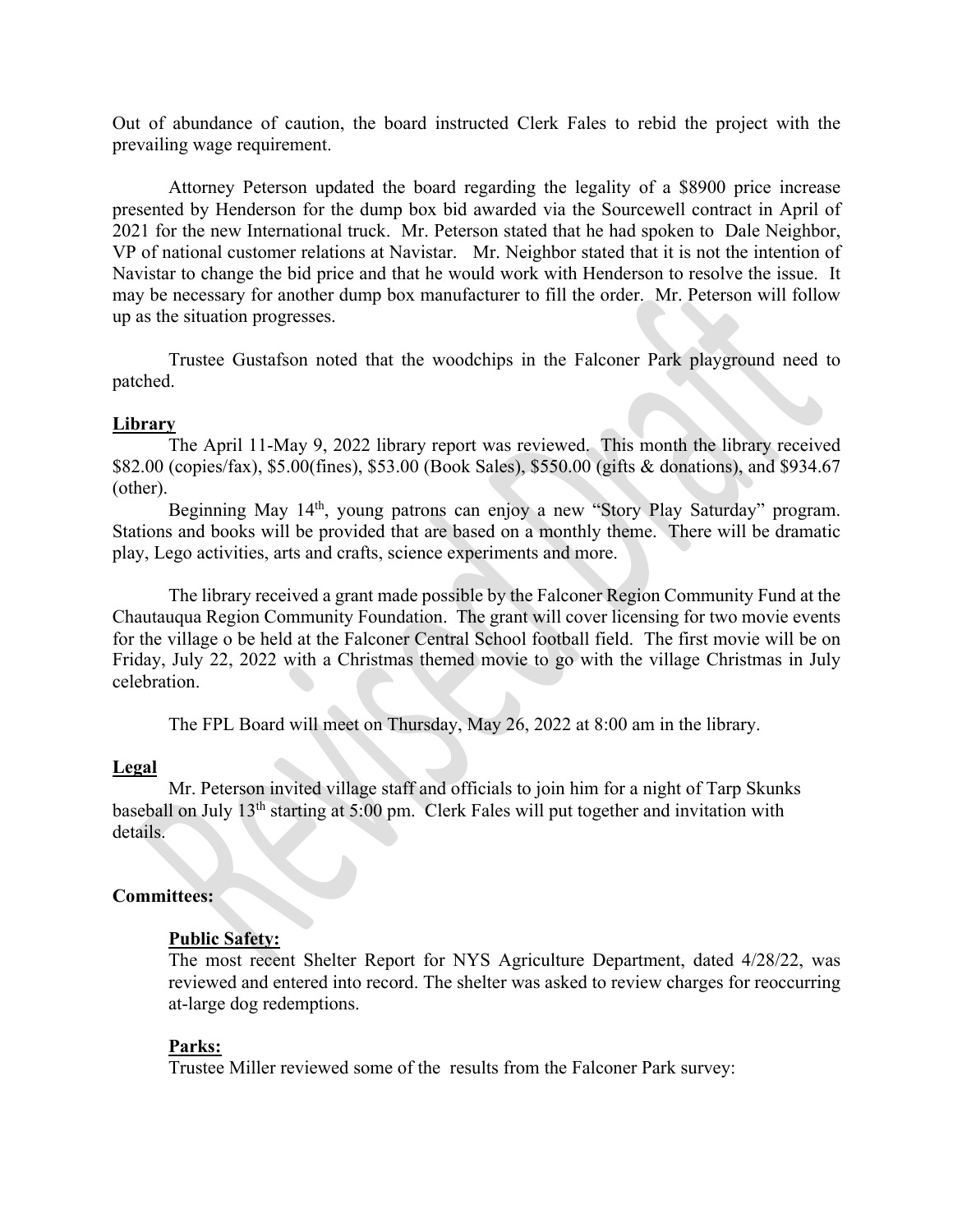- Public Safety was the number one concern. Respondents requested an increase police presence, restroom access, more handicapped accessible amenities, improved walking path and picnic tables updates.
- Some of the ideas for repurposing the tennis courts were pickleball courts, a splash pad, volleyball court and skate park.
- In regards to a village dog park, 51% responded they are in favor of a dog park, 20% were not in favor, 9% were uncertain, 20% do not own dogs. 52% of respondents were in favor of dog park in Falconer Park while 29% preferred it be in a different location.
- Several respondents wanted to see the basketball courts updated.

Mayor Jaroszynski stated that he would like the village to hold a public hearing to review the results and comments of the survey. Trustee Dunn said that the village needs to narrow down the thoughts and items to target. He also noted that the village should now see what kids want in the park.

Clerk Fales was asked to contact the Sheriff unit to see if any of their officers would be interested in working part-time security duty at the park

Trustee Dunn made a motion, seconded by Trustee Miller, to empower the mayor to sign a letter supporting the Falconer Rotary Club's application for funding \$2000 towards a village dog park. Roll: Gustafson: Aye, Dunn: Aye, Miller: Aye, Cavallaro: Aye and Jaroszynski: Aye. Nays: none. Carried.

It was noted that funding through the Ralph Wilson Foundation may be available for park updates such as a splash pad.

# **Pine Hill Cemetery:**

Staff is planting new trees.

## **New Business:**

Trustee Gustafson made a motion, seconded by Trustee Dunn, to approve updates to the village Procurement Policy to include Section 3 Business Participation in Procurement and Contracting and Minority-and Women-Owned Business Enterprise (M/WBE) Business participation in Procurement and Contracting, as required for the NYS CDBG grant. Roll: Gustafson: Aye, Dunn: Aye, Miller: Aye, Cavallaro: Aye and Jaroszynski: Aye. Nays: none. Carried.

## **Finance:**

The board reviewed Treasurer Trask's FY 21/22 sales Tax Receipt Analysis, noting FY 21/22 Sales Tax Revenue A1120 exceeded the original budget by \$92,300. There is currently \$33,800 remaining over the Modified FY 21/22 Budget. Mr. Trask suggested the board consider using these funds to pay for a survey of Falconer Park Land or to add the funds to the Community Building Reserve Fund.